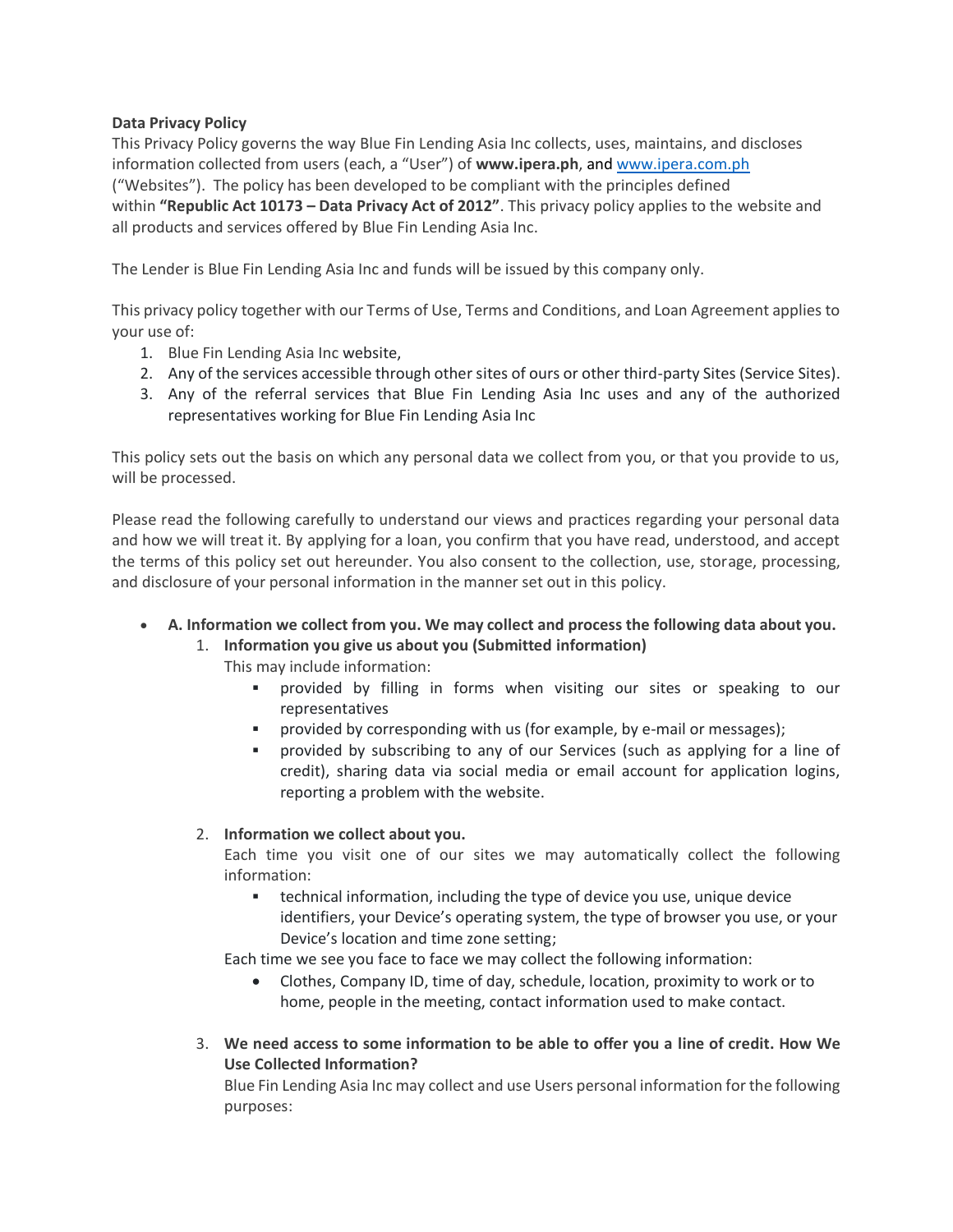## ▪ **To Process Account Verification**

We may use the information Users provide about themselves for verification purposes for the Users account. We do not share this information with outside parties except to the extent necessary to provide the service.

# **To Assess Credit Worthiness**

We may use the information provided during their application process, which includes additional current documentation related to financial activities, to access financial health and credit worthiness. This information is not shared with any outside parties except to the extent necessary to provide the services and facilitate payment and collection.

# **To Send Periodic Emails**

We may use the email address to respond to their inquiries, questions, and/or other requests.

**The data we collect from your application will help us offer you the right draw down amount and line of credit limit. The data collected would be safe and transported securely. We will also not share your data or sell it to anyone:**

- Geolocation: To get info if the borrower is within the Philippines;
- **•** SMS Messages: We are sending notifications for your reference for every login and transaction;
- Accounts: To reach out to you via email and phone numbers;
- **•** Camera and Storage: To upload ids and document required during the application process.
- **Also, we are collecting data for the purpose:**
- To comply with applicable laws, regulations, legal processes, or government request including but not limited to Know Your Customer Principles, Customer Due Diligence, Anti-Money Laundering and Anti-Terrorism Financing
- To provide and maintain the Service
- To notify you about changes to the Service
- To provide customer care and support
- To provide analysis or valuable information so that we can improve the Service
- To monitor the usage of the Service
- To detect, prevent and address technical issues

### 4. **Information we receive from other sources (Third Party Information).**

Due to the nature of the Services which we provide, we are required to work with a third party (including credit reference agencies) and we may receive information about you from them. This is to create an accurate credit scoring review that we use in our approval process.

### 5. **Unique application numbers.**

When you install or uninstall a Service containing a unique application number or when such a Service searches for automatic updates, that number and information about your installation, for example, the type of operating system and type of device, may be sent.

### • **B. Tracking and cookies**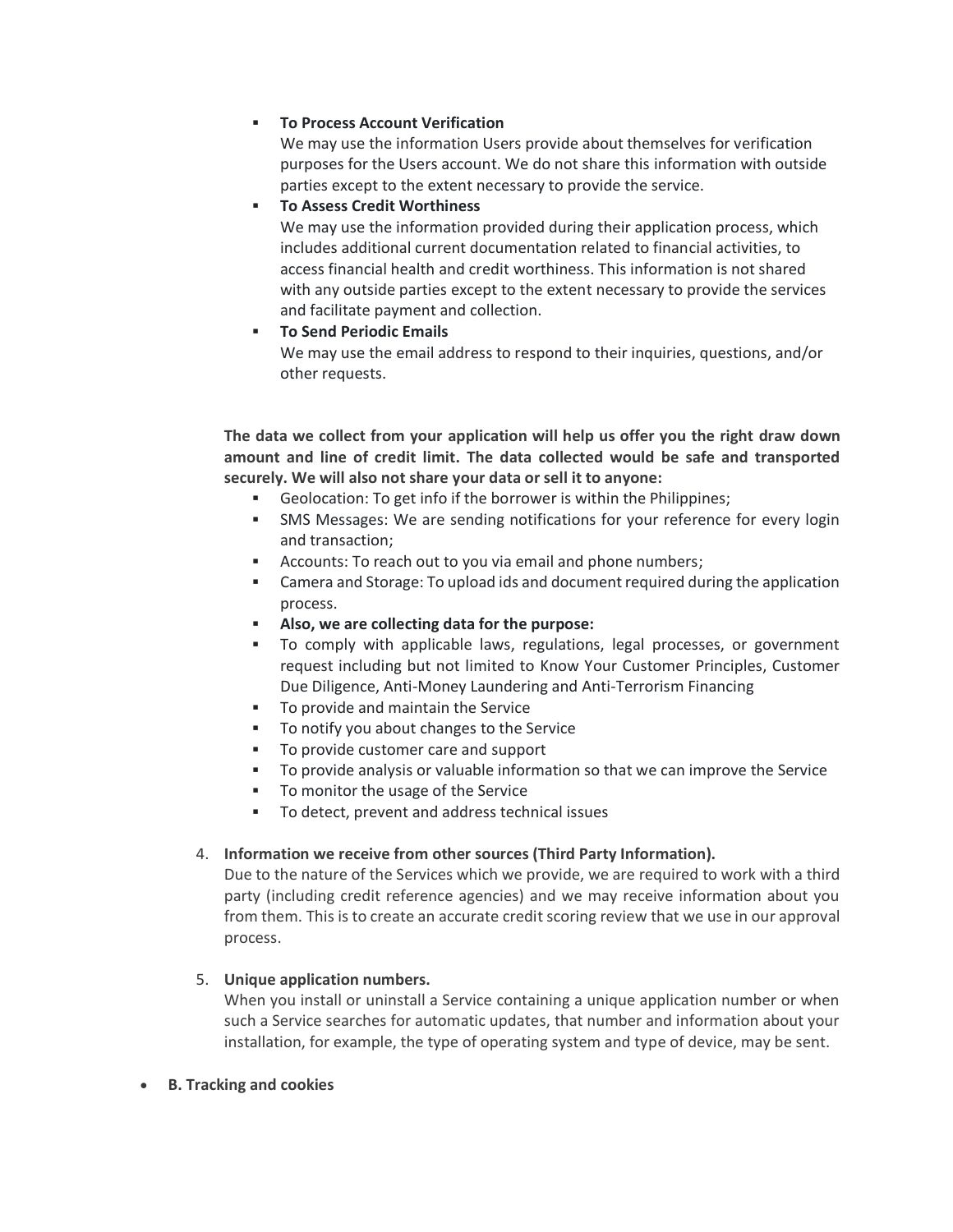We may use mobile tracking technologies and/or website cookies to distinguish you from other users of the Service Sites.

### • **C. Uses made of the information**

We may associate any category of information with any other category of information and will treat the combined information as personal data in accordance with this Policy for as long as it is combined. Information collected by us shall be used for the purpose of determining whether or not to provide a line of credit, the amount of the line of credit and the amount of each draw down against the line of credit and the terms and conditions applicable to such line of credit. Save in compliance with Philippines Republic Act 10173 – Data Privacy Act of 2012, we do not disclose information about identifiable individuals to other parties, but we may provide them with anonymous aggregate information about our users.

### • **D. Disclosure of your information**

We may disclose some or all the data we collect from you when you visit our website or meet our representatives face to face to credit reference bureaus or data analytics services.

We may disclose your personal information to any member of our group, which means our subsidiaries, affiliates, our holding company, and its subsidiaries.

We may disclose your personal information to third parties:

- if we sell or buy any business or assets, in which case we may disclose your personal data to the prospective seller or buyer of such business or assets.
- if Blue Fin Lending Asia Inc or substantially all its assets are acquired by a third party, in which case personal data held by it about customers will be one of the transferred assets.
- if we are under a duty to disclose or share your personal data to comply with any legal or regulatory obligation or request; and/or
- to enforce our Terms and Conditions and other agreements or to investigate potential breaches; report defaulters to any credit bureau; or for the purpose of publishing statistics relating to customers.

### **E. Where We store your personal data**

- The data that we collect from you may be transferred to and stored in a highly secured database which locations are not disclosed to anyone outside our higher management team. By submitting your personal data, you agree to the collection, transfer, storing or processing of your personal data in the manner set out above. We will take all steps reasonably necessary to ensure that your data is treated, stored, and processed securely and in accordance with this privacy policy.
- Where we have given you (or where you have chosen) a password that enables you to access certain parts of our service sites, you are responsible for keeping this password confidential.

#### **F. How We Protect Your Information**

We adopt appropriate data collection, storage and processing practices and security measures to protect against unauthorized access, alteration, disclosure or destruction of your personal information, username, password, transaction information and data stored on our Site. We employ security protocols, such as firewall and data encryption, and other internal controls which are meant to safeguard all our servers and information systems, including the data stored in these systems.